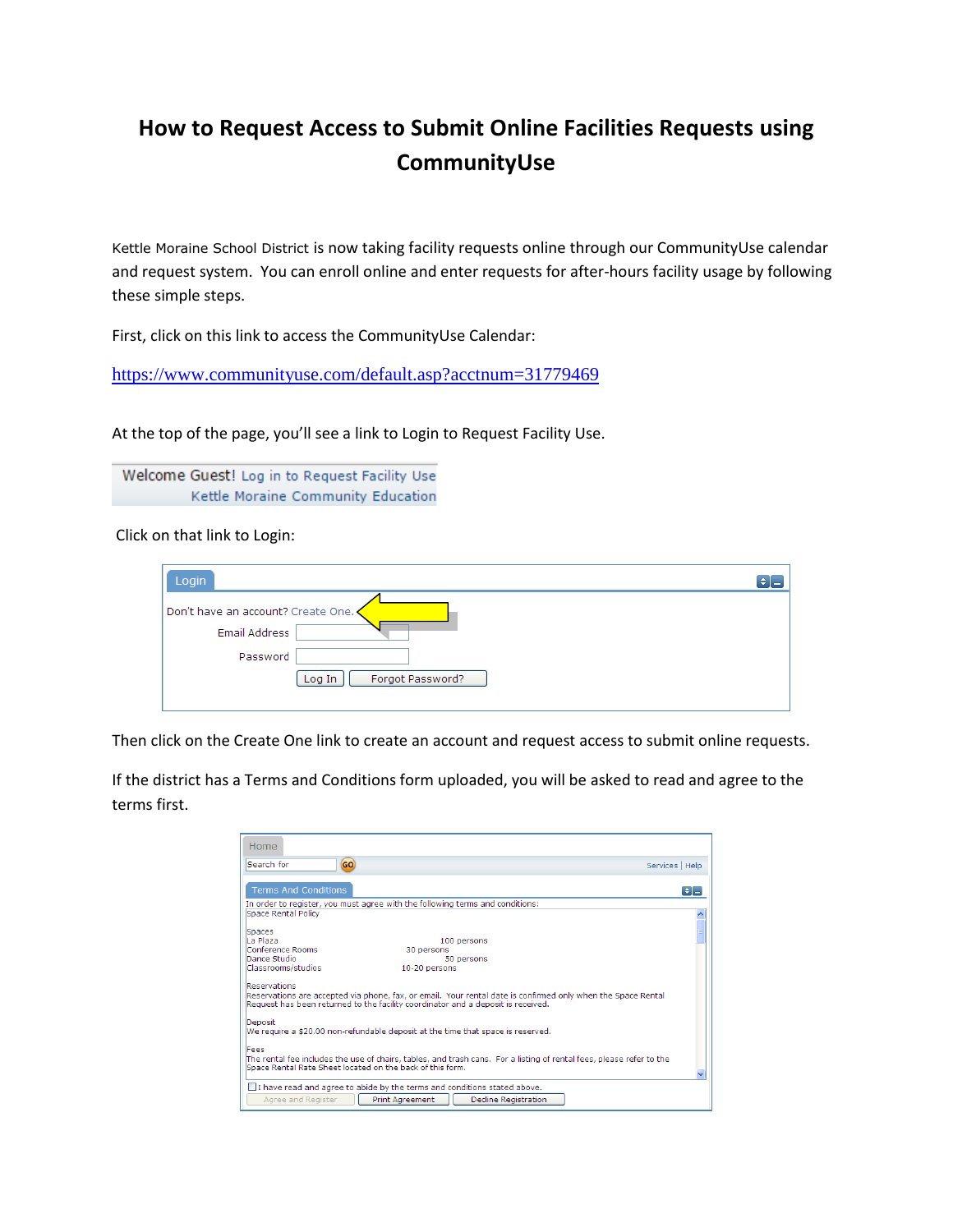Check the Box and Choose Agree and Register. You can access an easier to read agreement by clicking the Documents tab. Clicking Print Agreement here is not recommended.

| $\sqrt{2}$ I have read and agree to abide by the terms and conditions stated above. |                    |           |                      |  |
|-------------------------------------------------------------------------------------|--------------------|-----------|----------------------|--|
|                                                                                     | Agree and Register | Agreement | Decline Registration |  |

You will then be asked to complete the following Personal Profile Form.

Click Save and Next once you've filled in all required fields.

| KETTLE MORAINE COMMUNITY EDUCATION                                      | Welcome Guest! Log in to Request Facility Use                                          |
|-------------------------------------------------------------------------|----------------------------------------------------------------------------------------|
|                                                                         | Kettle Moraine Community Education                                                     |
|                                                                         |                                                                                        |
|                                                                         |                                                                                        |
| Documents<br>Help<br>Home                                               |                                                                                        |
| GO)<br>Search for                                                       |                                                                                        |
|                                                                         |                                                                                        |
| Step 1 of 3: Personal Profile                                           |                                                                                        |
| <b>Registration Wizard</b>                                              | $\bullet$                                                                              |
| Confirmation<br><b>Personal Profile</b><br><b>Request Organizations</b> |                                                                                        |
| <b>My Contact Settings</b>                                              | $\div$                                                                                 |
| First Name                                                              | Last Name                                                                              |
| Email Address                                                           |                                                                                        |
|                                                                         |                                                                                        |
| Phone Number                                                            |                                                                                        |
| Cellular Phone                                                          |                                                                                        |
| Your Address                                                            | ∗                                                                                      |
|                                                                         |                                                                                        |
|                                                                         |                                                                                        |
|                                                                         | Note: This is your Contact Address. You will enter the organization address on the $*$ |
| next page.                                                              |                                                                                        |
|                                                                         |                                                                                        |
| <b>Password Settings</b>                                                | $\blacksquare$                                                                         |
| Password                                                                | Verification                                                                           |
| □                                                                       | Check here to remove self from all event-related email notifications.                  |
|                                                                         | Save & Next Cancel                                                                     |
|                                                                         |                                                                                        |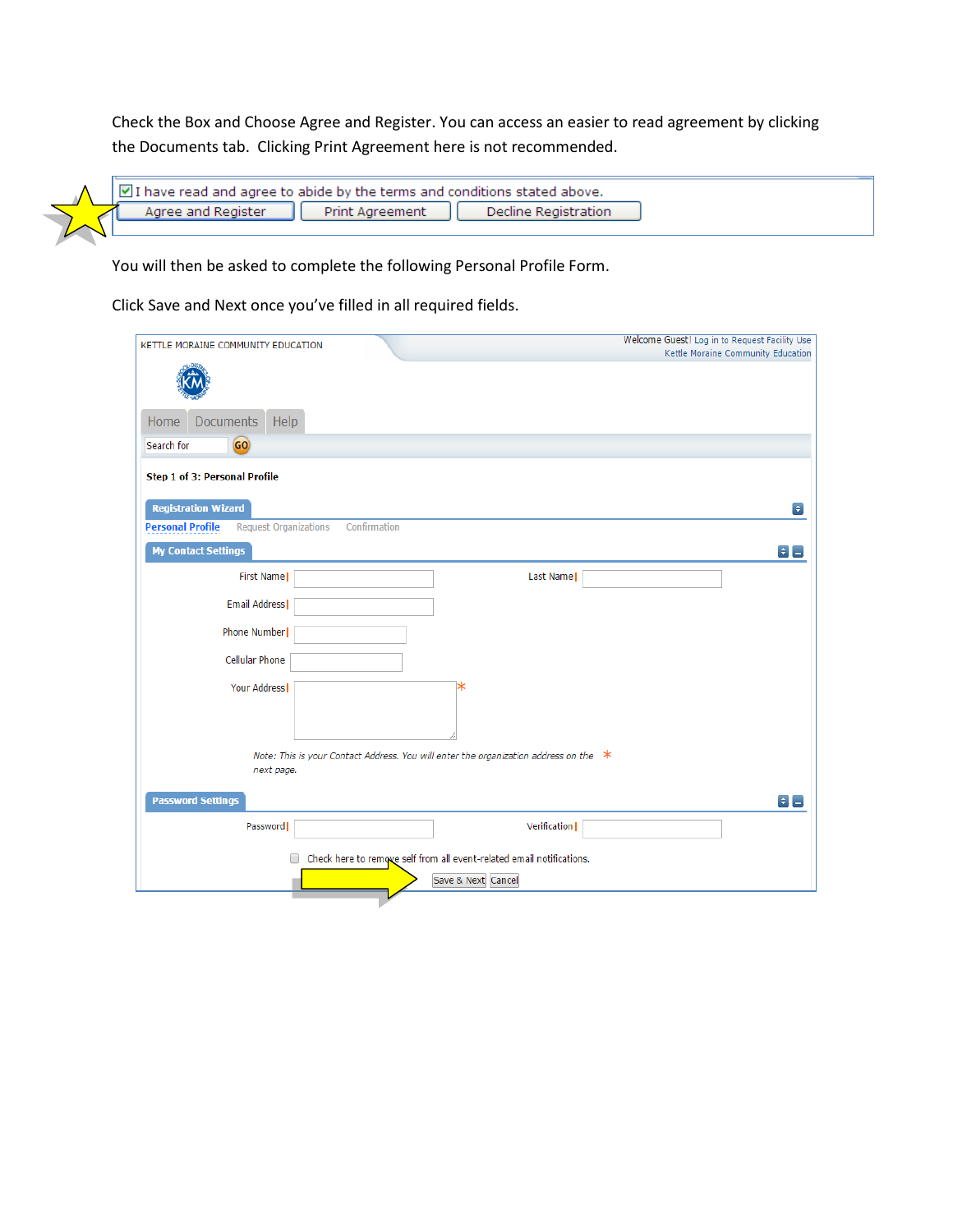On the Request Organization page you can request to be an OEC for one or more Organizations. Simply fill in the required fields and click "Add Organization".

| Step 2 of 3: Request Organizations                                       |                     |
|--------------------------------------------------------------------------|---------------------|
| <b>Registration Wizard</b>                                               | $\bullet$           |
| Personal Profile<br>Confirmation<br><b>Request Organizations</b>         |                     |
| <b>Request Your Organization</b>                                         | $ \bullet  =$       |
| Organization Name   Smith Learning Co.                                   |                     |
| Organization Type  ---Select Organization Type---                        |                     |
| Organization Address   5001 Revenue Blvd<br>Cash, NC 55554               |                     |
| Use Your Contact Address as Organization Address<br>$\blacktriangledown$ |                     |
| Add Organization                                                         |                     |
| Requested Organization List                                              | $\div \Box$         |
|                                                                          | Previous 10 Next 10 |
| Organization Status<br>Organization Name<br>Organization Type            | Address             |
| No record found                                                          |                     |
| Save & Next<br>Previous<br>Cancel                                        | Previous 10 Next 10 |

You will then see the message Pending next to the requested Organization.

Once you've added all of the Organizations you would like to submit requests for, click "Save & Next".

|   | Requested Organization List                        |                    |                   |                                  |
|---|----------------------------------------------------|--------------------|-------------------|----------------------------------|
|   | $1 - 1$ of total $1$ listed<br>Previous 10 Next 10 |                    |                   |                                  |
|   | Organization Status                                | Organization Name  | Organization Type | <b>N</b> Address                 |
| × | Pending:                                           | Smith Learning Co. |                   | 5001 Revenue Blvd Cash, NC 55554 |
|   |                                                    |                    |                   | Previous 10 Next 10              |
|   | Save & Next<br><b>Previous</b>                     |                    |                   |                                  |